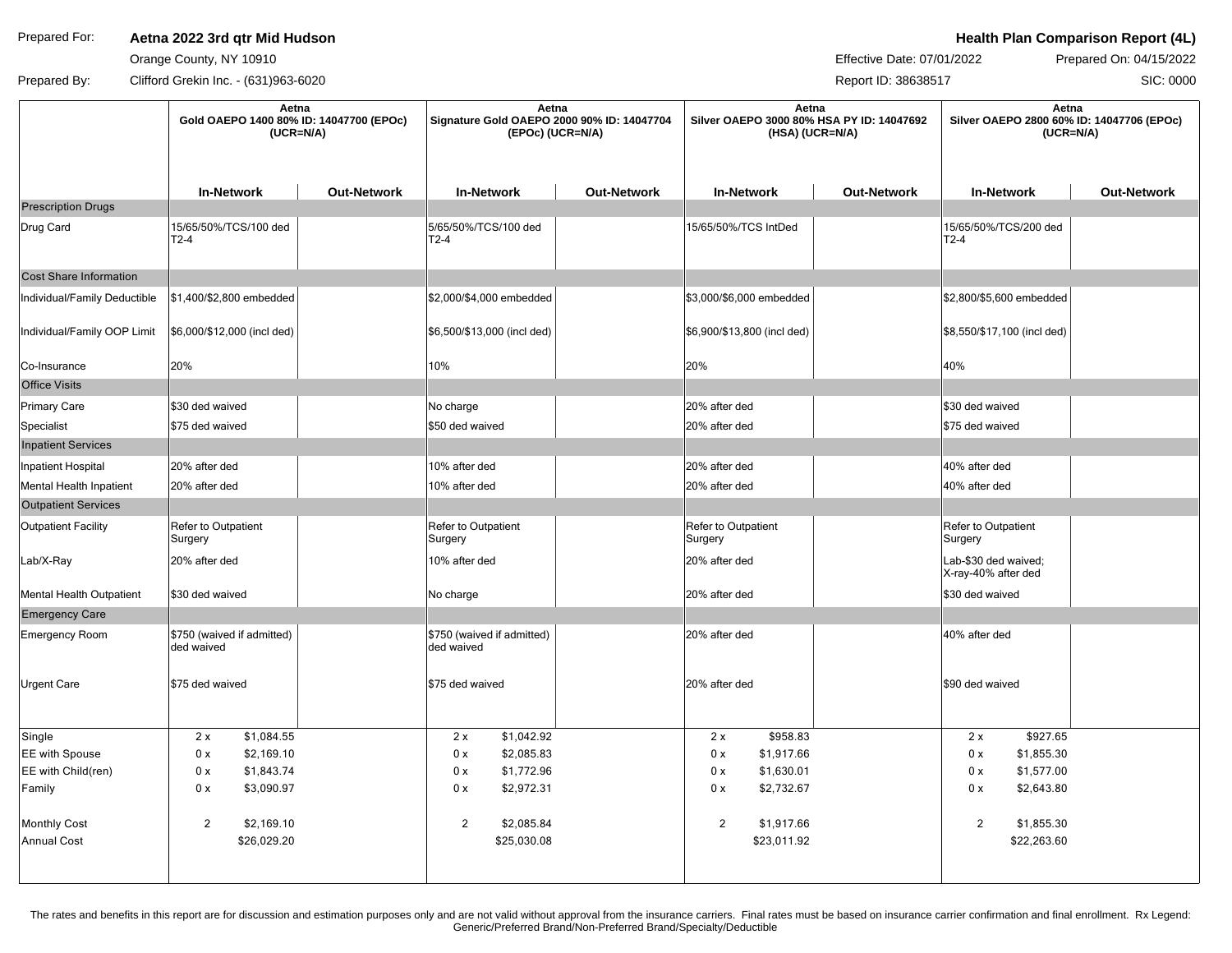## Prepared For: **Aetna 2022 3rd qtr Mid Hudson Action Health Plan Comparison Report (4L)**

Orange County, NY 10910

Effective Date: 07/01/2022 Prepared On: 04/15/2022

SIC: 0000

Prepared By: Clifford Grekin Inc. - (631)963-6020 Report ID: 38638517

|                               | Aetna<br>Silver OAEPO 3600 65% ID: 14047707 (EPOc)<br>$(UCR=N/A)$ |                    | Aetna<br>Signature Silver OAEPO 7200 70% ID: 14047712 Signature Silver OAEPO 5500 70% ID: 14047713<br>(EPOc) (UCR=N/A) |                    | Aetna<br>(EPOc) (UCR=N/A)             |                    | Aetna<br>Bronze OAEPO 6000 60% ID: 14047716 (EPOc)<br>$(UCR=N/A)$ |                    |
|-------------------------------|-------------------------------------------------------------------|--------------------|------------------------------------------------------------------------------------------------------------------------|--------------------|---------------------------------------|--------------------|-------------------------------------------------------------------|--------------------|
|                               | <b>In-Network</b>                                                 | <b>Out-Network</b> | <b>In-Network</b>                                                                                                      | <b>Out-Network</b> | <b>In-Network</b>                     | <b>Out-Network</b> | <b>In-Network</b>                                                 | <b>Out-Network</b> |
| <b>Prescription Drugs</b>     |                                                                   |                    |                                                                                                                        |                    |                                       |                    |                                                                   |                    |
| Drug Card                     | 15/65/50%/TCS/200 ded<br>$T2-4$                                   |                    | 5/65/50%/TCS/100 ded<br>$T2-4$                                                                                         |                    | 5/65/50%/TCS/100 ded<br>T2-4          |                    | 15/65/50%/TCS/100 ded<br>T2-4                                     |                    |
| <b>Cost Share Information</b> |                                                                   |                    |                                                                                                                        |                    |                                       |                    |                                                                   |                    |
| Individual/Family Deductible  | \$3,600/\$7,200 embedded                                          |                    | \$7,200/\$14,400<br>embedded                                                                                           |                    | \$5,500/\$11,000<br>embedded          |                    | \$6,000/\$12,000<br>embedded                                      |                    |
| Individual/Family OOP Limit   | \$8,550/\$17,100 (incl ded)                                       |                    | \$8,550/\$17,100 (incl ded)                                                                                            |                    | \$8,550/\$17,100 (incl ded)           |                    | \$8,550/\$17,100 (incl ded)                                       |                    |
| Co-Insurance                  | 35%                                                               |                    | 30%                                                                                                                    |                    | 30%                                   |                    | 40%                                                               |                    |
| <b>Office Visits</b>          |                                                                   |                    |                                                                                                                        |                    |                                       |                    |                                                                   |                    |
| <b>Primary Care</b>           | \$30 ded waived                                                   |                    | No charge                                                                                                              |                    | No charge                             |                    | 40% after ded                                                     |                    |
| Specialist                    | \$75 ded waived                                                   |                    | \$80 ded waived                                                                                                        |                    | 30% after ded                         |                    | 40% after ded                                                     |                    |
| <b>Inpatient Services</b>     |                                                                   |                    |                                                                                                                        |                    |                                       |                    |                                                                   |                    |
| Inpatient Hospital            | 35% after ded                                                     |                    | 30% after ded                                                                                                          |                    | 30% after ded                         |                    | 40% after ded                                                     |                    |
| Mental Health Inpatient       | 35% after ded                                                     |                    | 30% after ded                                                                                                          |                    | 30% after ded                         |                    | 40% after ded                                                     |                    |
| <b>Outpatient Services</b>    |                                                                   |                    |                                                                                                                        |                    |                                       |                    |                                                                   |                    |
| <b>Outpatient Facility</b>    | Refer to Outpatient<br>Surgery                                    |                    | Refer to Outpatient<br>Surgery                                                                                         |                    | <b>Refer to Outpatient</b><br>Surgery |                    | Refer to Outpatient<br>Surgery                                    |                    |
| Lab/X-Ray                     | 35% after ded                                                     |                    | Lab-\$80 ded waived;<br>X-ray-30% after ded                                                                            |                    | 30% after ded                         |                    | 40% after ded                                                     |                    |
| Mental Health Outpatient      | \$30 ded waived                                                   |                    | No charge                                                                                                              |                    | No charge                             |                    | 40% after ded                                                     |                    |
| <b>Emergency Care</b>         |                                                                   |                    |                                                                                                                        |                    |                                       |                    |                                                                   |                    |
| Emergency Room                | 35% after ded                                                     |                    | 30% after ded                                                                                                          |                    | 30% after ded                         |                    | 40% after ded                                                     |                    |
| Urgent Care                   | \$90 ded waived                                                   |                    | \$90 ded waived                                                                                                        |                    | 30% after ded                         |                    | 40% after ded                                                     |                    |
| Single                        | \$906.93<br>2x                                                    |                    | \$866.72<br>2x                                                                                                         |                    | \$859.98<br>2x                        |                    | \$777.09<br>2x                                                    |                    |
| <b>EE</b> with Spouse         | 0 x<br>\$1,813.86                                                 |                    | \$1,733.44<br>0 x                                                                                                      |                    | \$1,719.95<br>0 x                     |                    | \$1,554.18<br>0 x                                                 |                    |
| EE with Child(ren)            | 0 x<br>\$1,541.78                                                 |                    | \$1,473.43<br>0 x                                                                                                      |                    | \$1,461.96<br>0 x                     |                    | \$1,321.05<br>0 x                                                 |                    |
| Family                        | 0 x<br>\$2,584.75                                                 |                    | \$2,470.16<br>0 x                                                                                                      |                    | 0 x<br>\$2,450.93                     |                    | 0 x<br>\$2,214.71                                                 |                    |
| <b>Monthly Cost</b>           | $\overline{2}$<br>\$1,813.86                                      |                    | $\overline{2}$<br>\$1,733.44                                                                                           |                    | $\overline{c}$<br>\$1,719.96          |                    | 2<br>\$1,554.18                                                   |                    |
| <b>Annual Cost</b>            | \$21,766.32                                                       |                    | \$20,801.28                                                                                                            |                    | \$20,639.52                           |                    | \$18,650.16                                                       |                    |
|                               |                                                                   |                    |                                                                                                                        |                    |                                       |                    |                                                                   |                    |

The rates and benefits in this report are for discussion and estimation purposes only and are not valid without approval from the insurance carriers. Final rates must be based on insurance carrier confirmation and final en Generic/Preferred Brand/Non-Preferred Brand/Specialty/Deductible